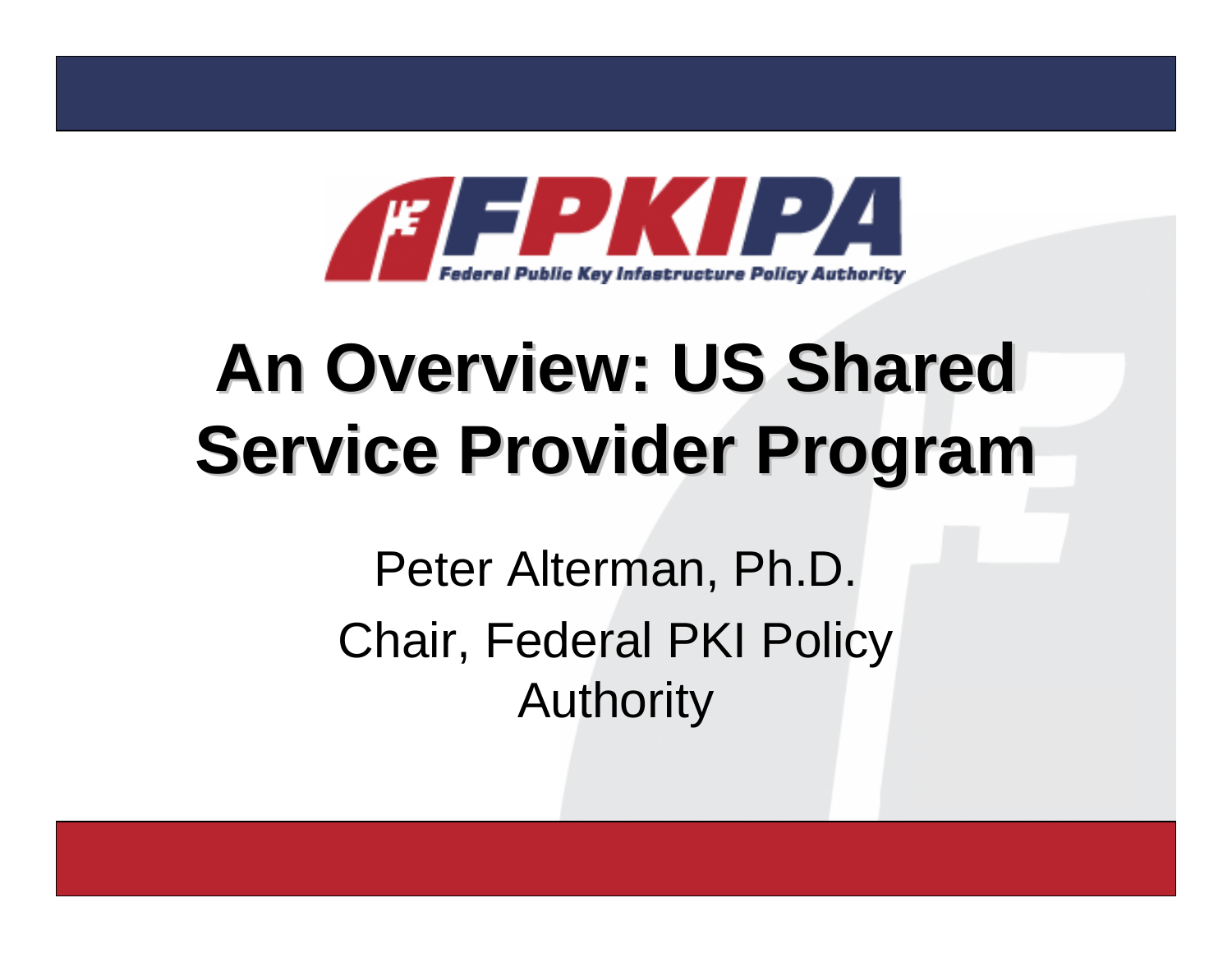### **What and Why is the Shared Service Provider Program Service Provider Program**

- *What*: A program for evaluating and approving commercial PKI services providers to issue digital certificates under the government's Common Policy Framework CP – the US Gov. Trust Root
- *Why*: To provide digital certificates that satisfy the requirements of HSPD-12 and its enabling NIST requirements to agencies that do not already have operational PKIs that are crosscertified with the Federal PKI.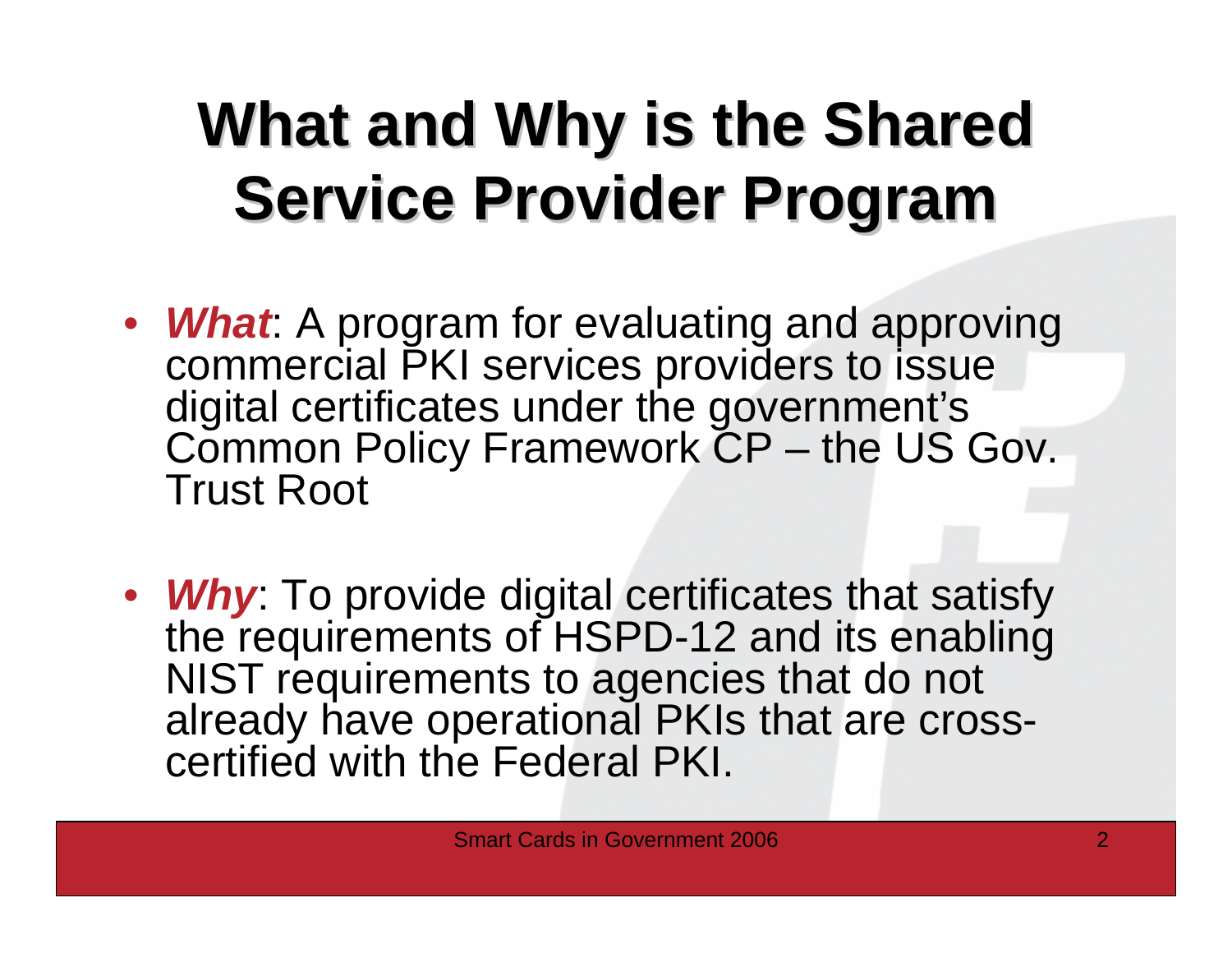## **Mandate Mandate**

• Per OMB, any Federal entity (agency, etc.) that does not already have an operational PKI cross-certified with the Federal PKI **MUST** acquire PKI services from an approved Shared Service Provider to satisfy the requirements of HSPD-12 and its enabling NIST requirements.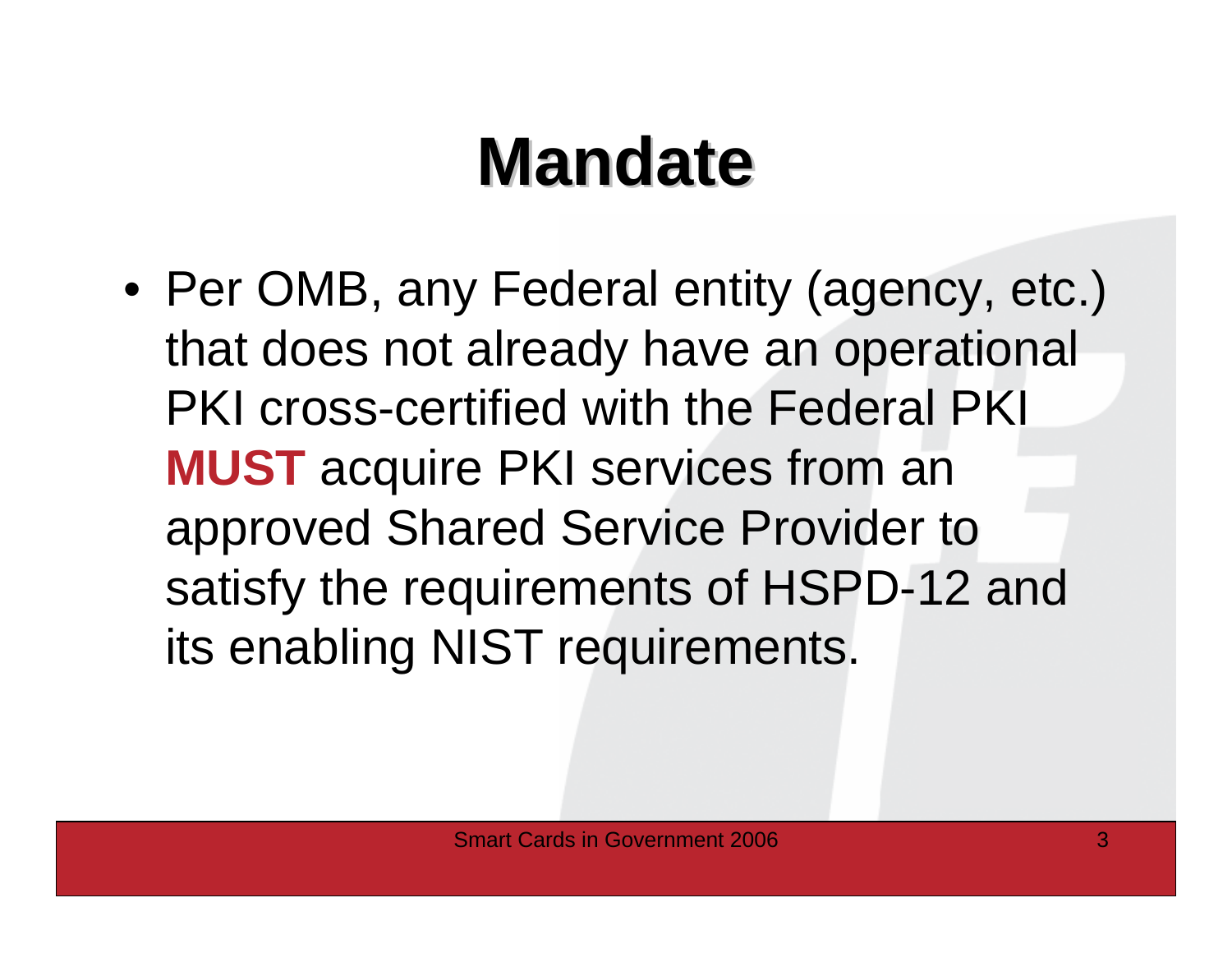### **What Shared Service Providers Provide Provide**

- Properly qualified provider of PKI services for government agencies
	- –Certificate issuance services
	- –Additional services optional (card mgt, etc.)
- Agencies must stand up their own Registration services and institute policies, procedures and audits of the service
	- – May be outsourced, but then Agency is responsible for oversight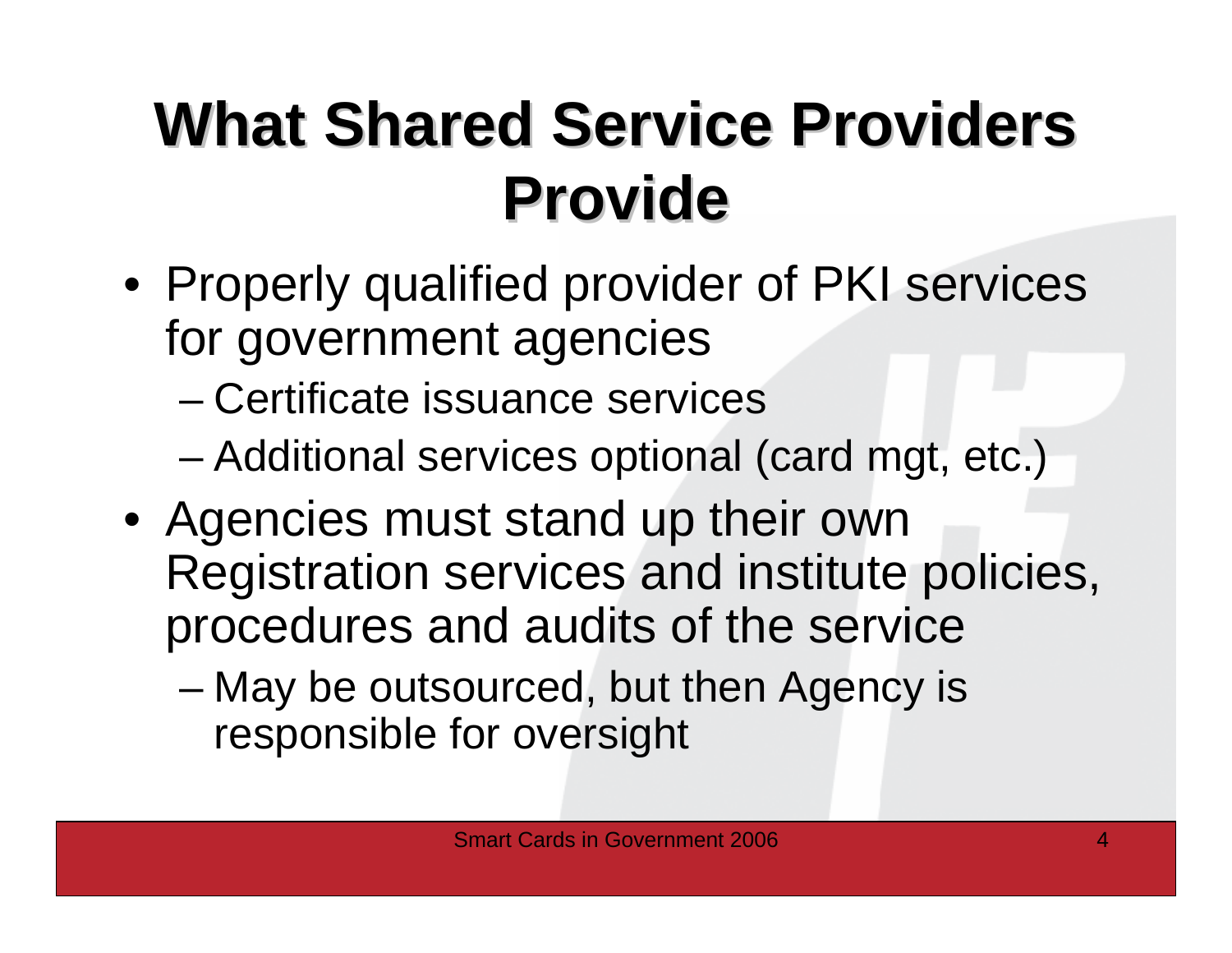## **Organization-Specific Tailoring**

- Each agency/administration has the capability to customize its implementations
	- and the state of the state Within the Common Certificate Policy and Policy Authority (PA) approved CPS/RPS
	- and the state of the state Certificate profiles
	- and the state of the state Technology implementations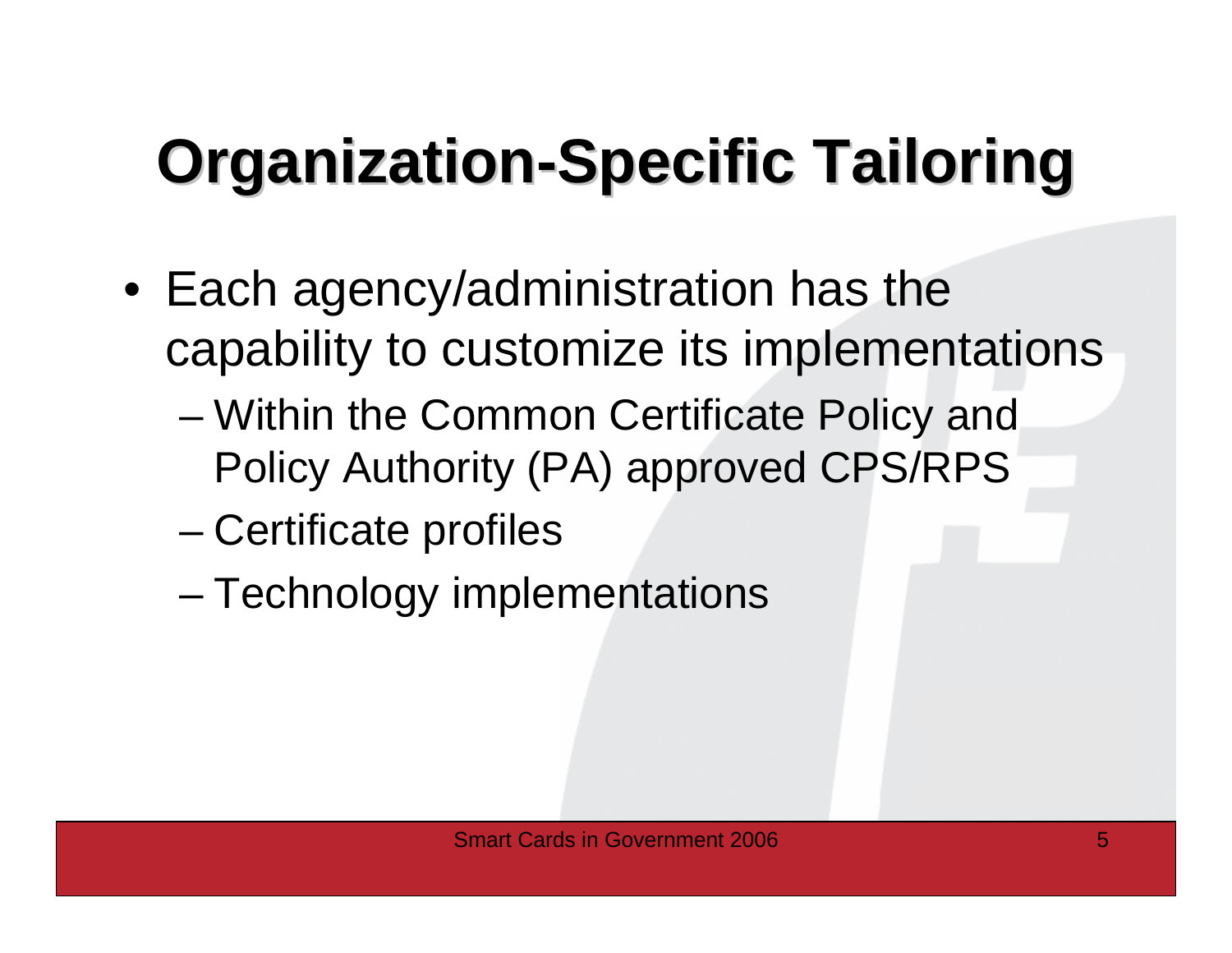#### **SSPs ' Place in Federal PKI Place in Federal PKI**

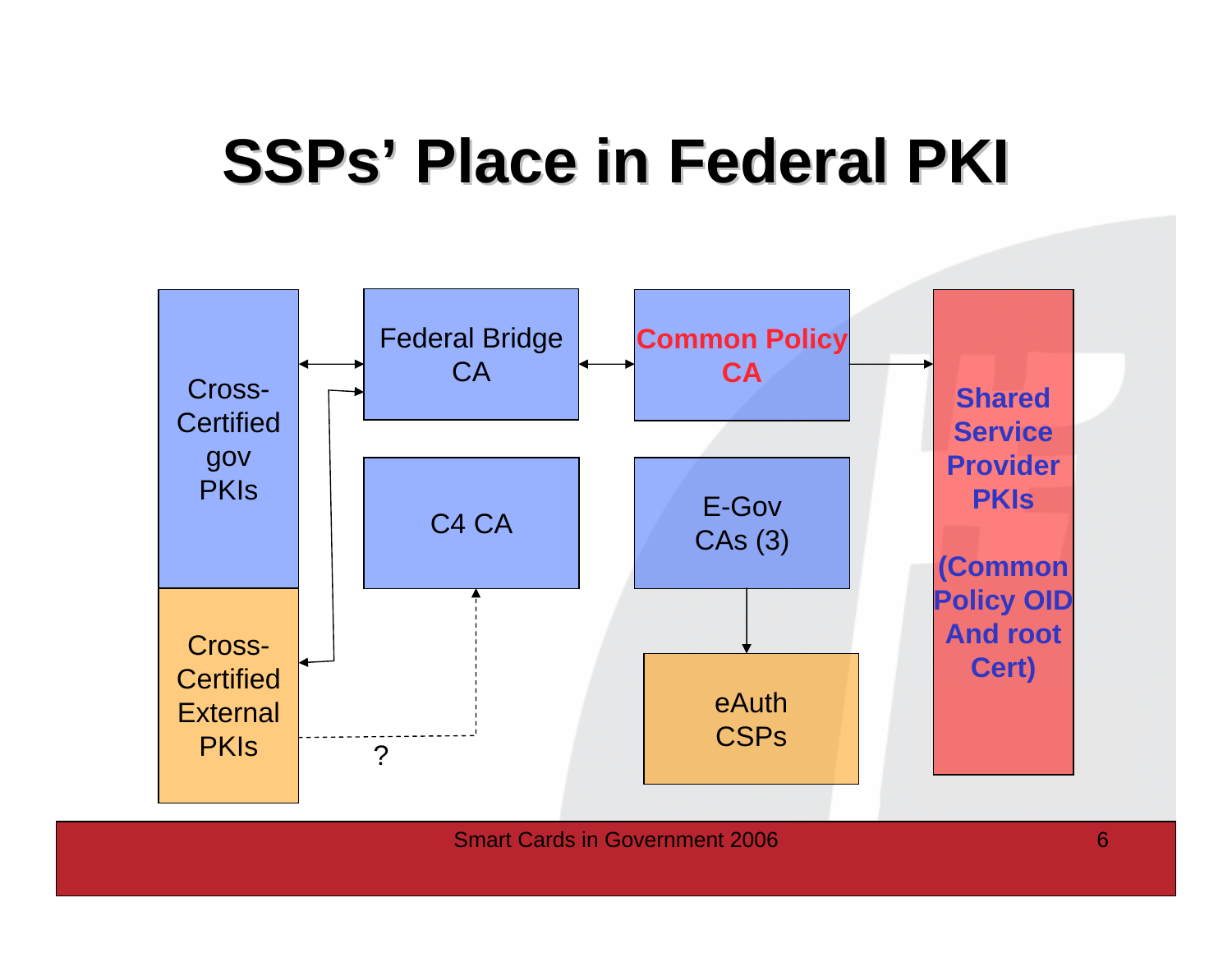# **Process for Becoming an SSP Process for Becoming an SSP**

- •*Submit* Initial Application
- •*Review* candidate's *CPS* against Common Policy CP
- •**Operational Capability Demonstration** (certs/keys on cards, registration, revocation, renewal, etc.)
- *Submit Compliance Audit* of operations by qualified, independent, third party auditor
- *Certification and Accreditation*
- After successful completion of all steps, the vendor is added to the Qualified Bidders List and maybe to a GSA BPA.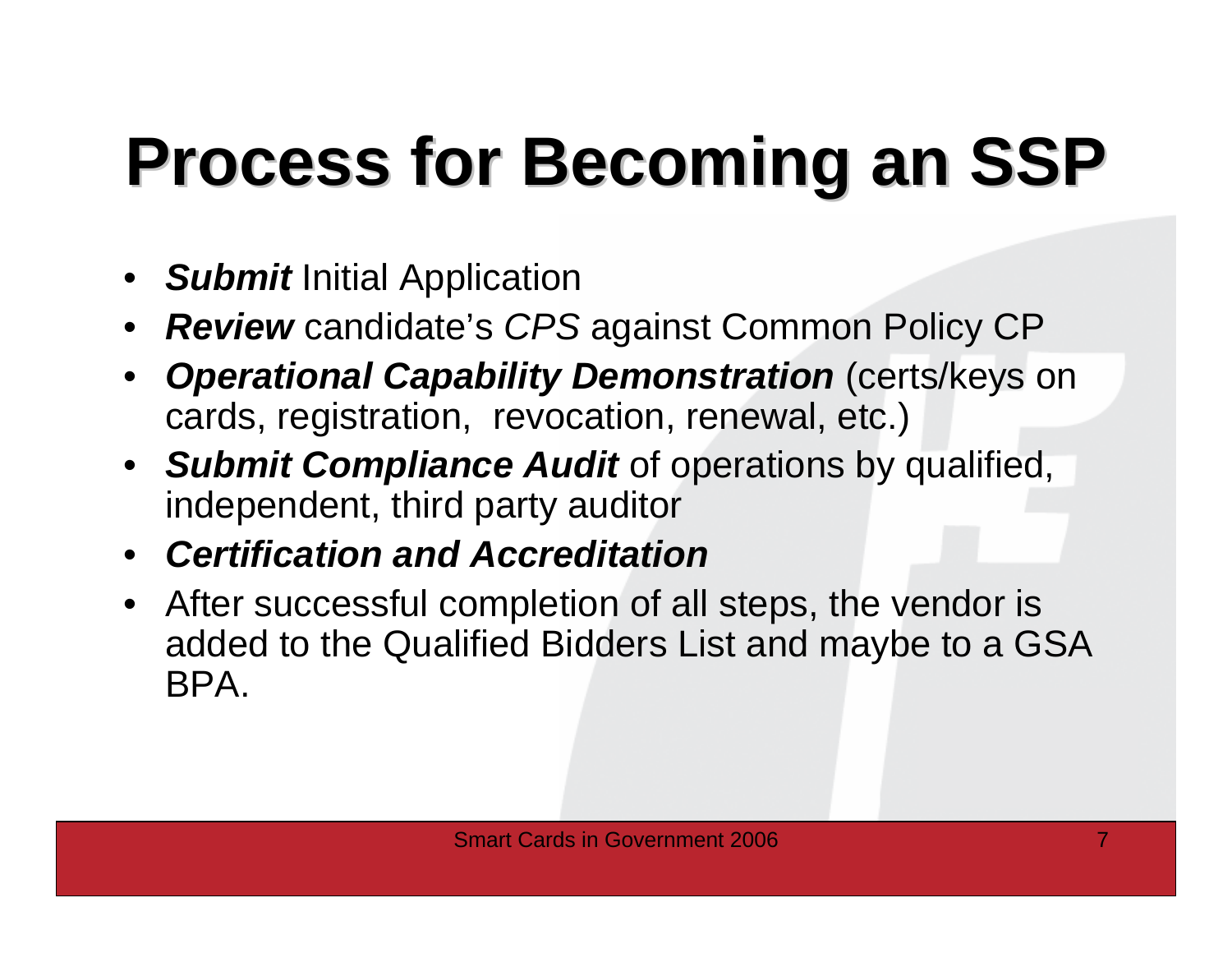# **Who Are They? Who Are They?**

- Currently-approved SSPs:
	- –VeriSign
	- and the state of the state – CyberTrust
	- and the state of the state Operational Research Consultants
	- –National Finance Center/USDA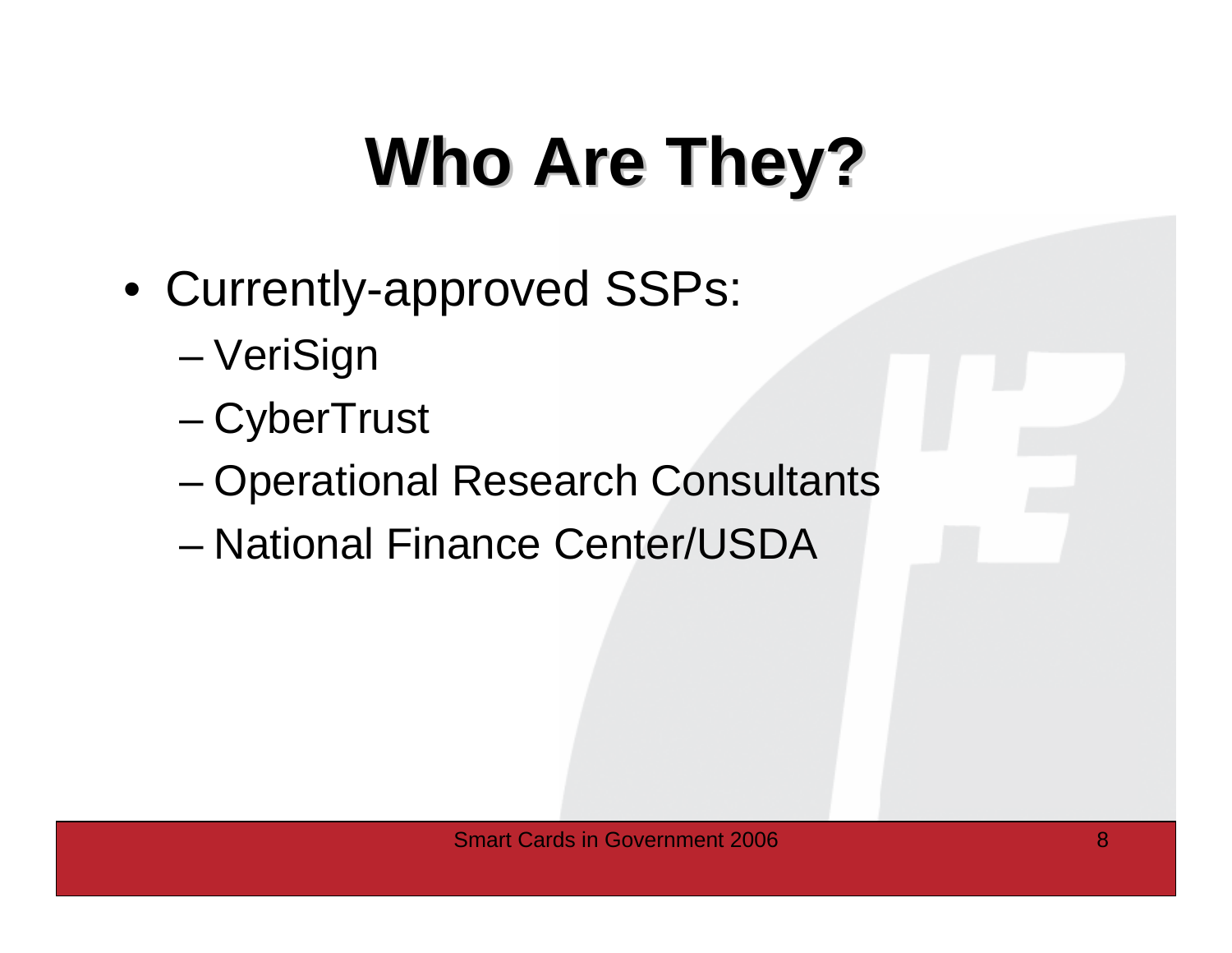#### **Resources Resources**

- **http://www.cio.gov/ficc/ssp\_documents http://www.cio.gov/ficc/ssp\_documents .htm**
- **http://csrc.nist.gov http://csrc.nist.gov**